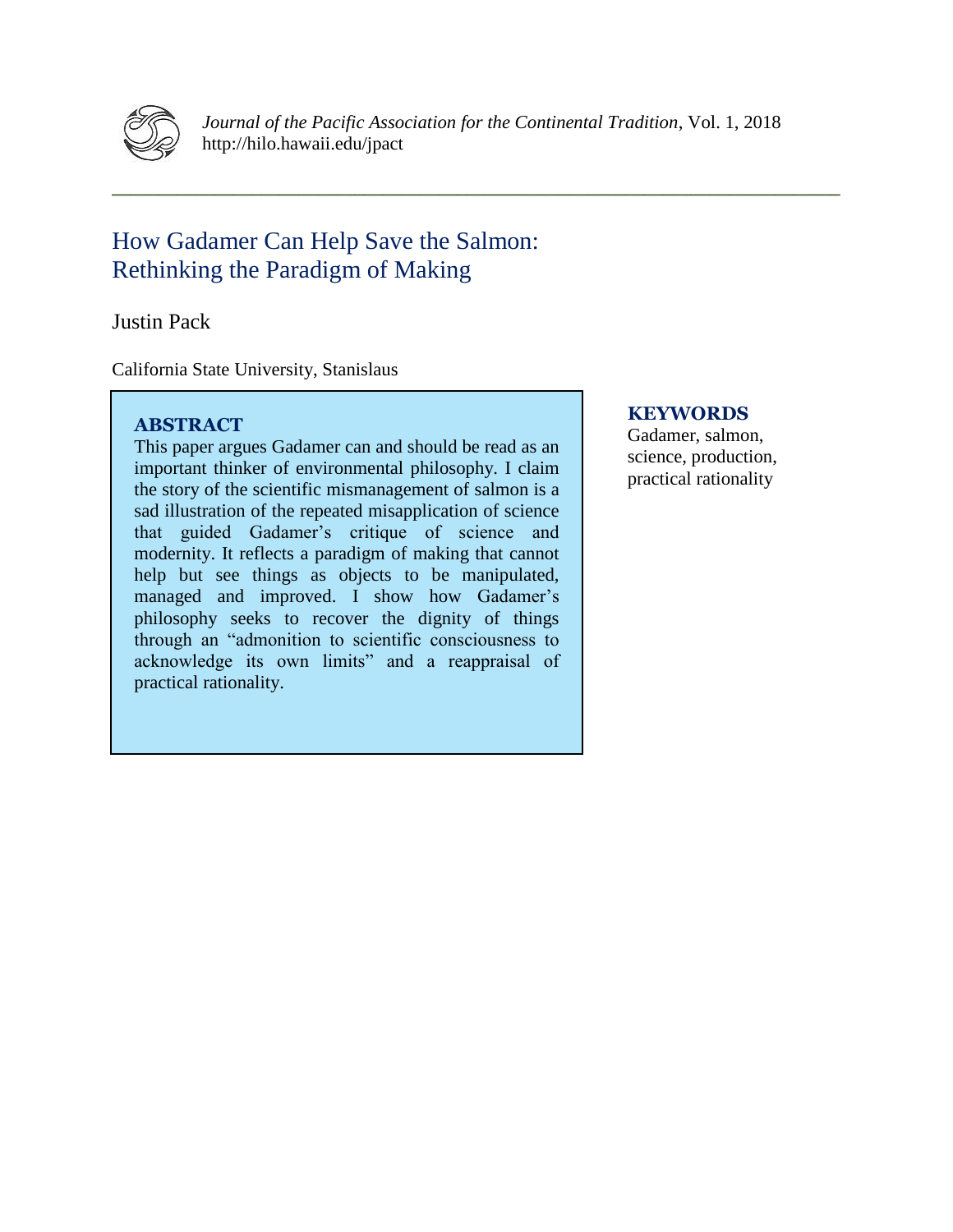# The Salmon

The impetus for this paper was a PBS Nature documentary entitled *Salmon: Running the Gauntlet*. In its own words, this film tells

The parallel stories of collapsing Pacific salmon populations and how biologists and engineers have become instruments in audacious experiments to replicate every stage of the fish's life cycle. Our once great runs of salmon are now conceived in laboratories, raised in tanks, driven in trucks, and farmed in pens.<sup>1</sup>

The film focuses on scientific attempts to revive the salmon populations, which are under threat due to overfishing, habitat loss and the damming of rivers used by the salmon to migrate to their spawning grounds. This scientific effort is the heir of a hundred years of entrepreneurial effort to mass produce salmon through hatcheries. The logic of such efforts seemed clear at the time they were initiated: relatively few fish survived from fry to adult, but industrialized scientific management could improve those numbers and provide a bonanza of salmon. This logic remains in current efforts; as the film points out, "protecting salmon has come to mean producing them."<sup>2</sup>

The basis of the approach is to study and then artificially reproduce the salmon life cycles. But instead of increasing the survival of fish, these artificial efforts have largely failed. Among other things, the artificial process has decreased genetic diversity and left the fish less welladapted to natural environments outside the hatchery (they become accustomed to coming to the surface for food in the hatchery, for example, but this behavior in the rivers results in being caught by hawks and eagles). However the real problem is not the naturally small proportion of fish fry that survive, but the multiple dams along their migration routes. These create large stretches of slow-moving water, which are killing more fish than ever. In undammed rivers the fry flow relatively effortlessly with the current, but without such a current they become exhausted. This has produced an absurd situation in which some fry are released, recaught, and then transported by boat down the river!

In the end, the best results come from destroying the dams and letting the rivers and streams (many of which were straightened for aesthetic and managerial purposes) flow naturally. In fact, if the salmon are to be saved it appears the best option is to get rid of all the things humans have introduced to "help", but actually impede them. To do this it is necessary to recognize, as the film concludes, that there is "much more to salmon than just making them."<sup>3</sup>

### **Part 1: Against the Universal Claim of Scientific Method and the Paradigm of Making**

Why is a 20<sup>th</sup>-century German philosopher relevant to dying salmon? Hans-Georg Gadamer is normally associated with hermeneutics, the study of interpreting texts. Interpreting texts may seem a distant concern from the challenges that face the salmon. However, what

<sup>&</sup>lt;sup>1</sup> http://www.pbs.org/wnet/nature/salmon-running-the-gauntlet-video-full-episode/6620/

 $<sup>2</sup>$  Ibid.</sup>

 $3$  Ibid.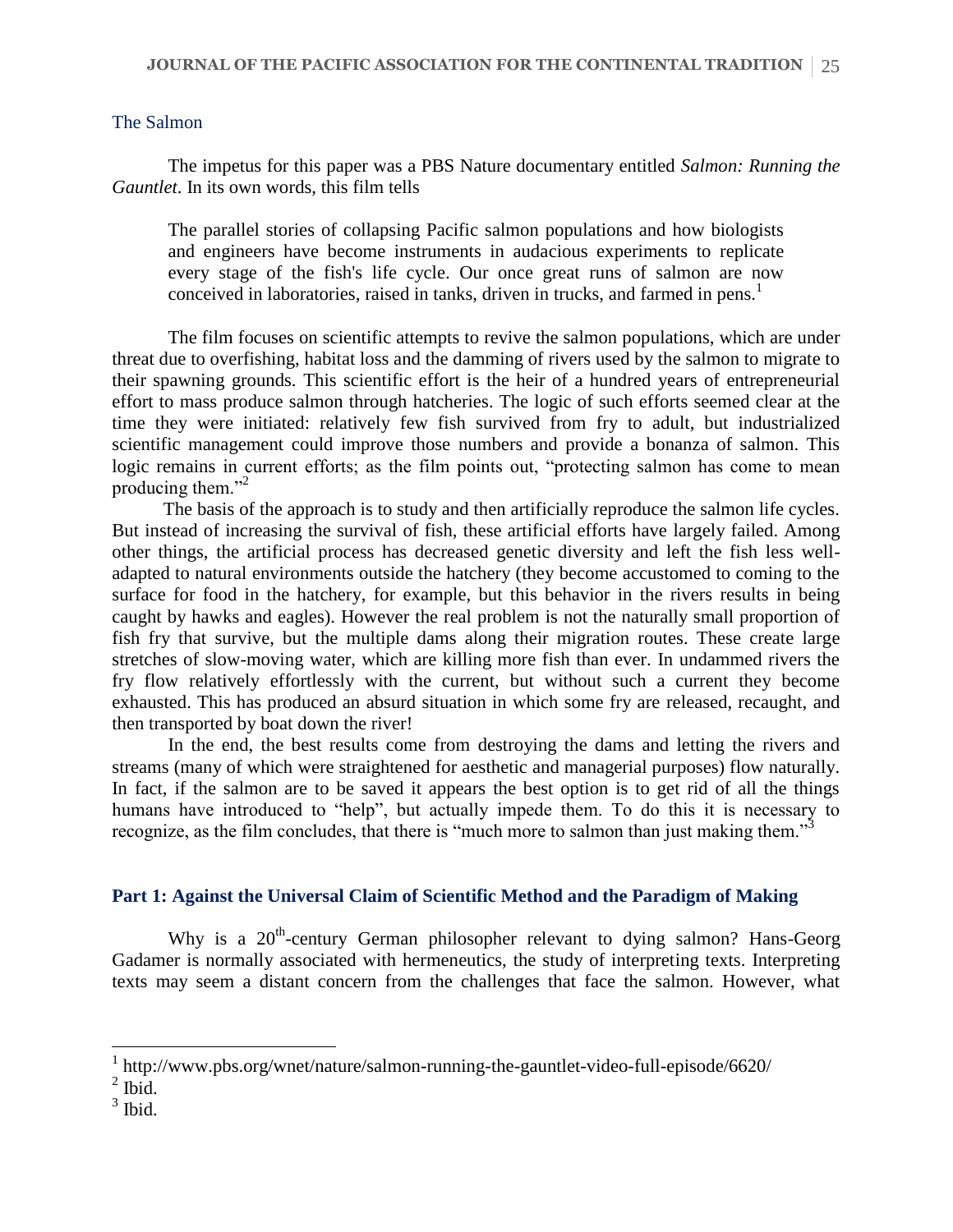Gadamer calls the paradigm of "making" is relevant to both.<sup>4</sup> The paradigm of making sees both salmon and texts as objects to be made and manipulated, instead of partners in a dialogue. Salmon and texts are to be worked on, not worked with.

Gadamer argues the paradigm of making undermines many other modern projects—more specifically, for example, Gadamer thinks it has corrupted the understanding and practice of art, the "moral sciences" (the social sciences and humanities), and modern views of language. So while it is true that Gadamer is concerned with hermeneutics, this characterization obscures the breadth of his concern: at the heart of Gadamer's philosophy is a critique of the "modern viewpoint based on making, producing and constructing."<sup>5</sup>

We see this same approach in the example of scientific salmon management. If we can understand what is at stake in this modern paradigm of making, I suggest, we can perhaps see better alternatives. Furthermore, this means Gadamer's masterwork *Truth and Method* can and should be fruitfully read as an environmental text (Currently, Gadamer is too rarely used in environmental philosophy and is included in none of the major readers in the field).

I will proceed by examining how this paradigm of making is at work in the social sciences, art and language. Since it is perhaps most obvious in language, I will begin there.

### Language

There is a great difference between how language functions in everyday life and how it is used by modern, scientific approaches. In everyday use, language serves as a "common ground" that is "recognized by all, uniting all who talk to one another."<sup>6</sup> It functions largely without us being aware of it, and forms the horizons of our world. Different languages have different "linguistic shadings"—they open the world up in different ways.<sup>7</sup> Gadamer wants us to recognize both that our language shapes our understanding of the world (indeed he would say our language is our world), and also that languages are open-ended. We can expand our own understanding through speaking with others from cultures and languages different from our own.<sup>8</sup>

According to Gadamer, modern science wants to escape the parochial limitations of a particular language in favor of a more "objective" one. In the case of language, science seeks to invent "systems of artificial communication."<sup>9</sup> Leibniz, for example, thought "only through mathematical symbolism would it be possible to rise entirely above the contingency of the historical language and the vagueness of their concepts."<sup>10</sup> He wanted to construct a new artificial language that would be universal.

This is the same approach taken with the salmon. A normally functioning process is viewed as inefficient and an attempt is made to remake and improve it. Gadamer argues that the

- 9 *TM*, 446.
- <sup>10</sup> *TM*, 415.

<sup>&</sup>lt;sup>4</sup> The phrase "paradigm of making" is my own. I use it for the sake of clarity and brevity as Gadamer uses a variety of phrases like the "modern viewpoint based on making, producing and constructing" (see next footnote).

<sup>5</sup> Gadamer, *Truth and Method* (hereafter *TM*), xxxviii.

<sup>6</sup> *TM*, 446.

<sup>7</sup> *TM*, 448.

<sup>8</sup> *TM*, 447.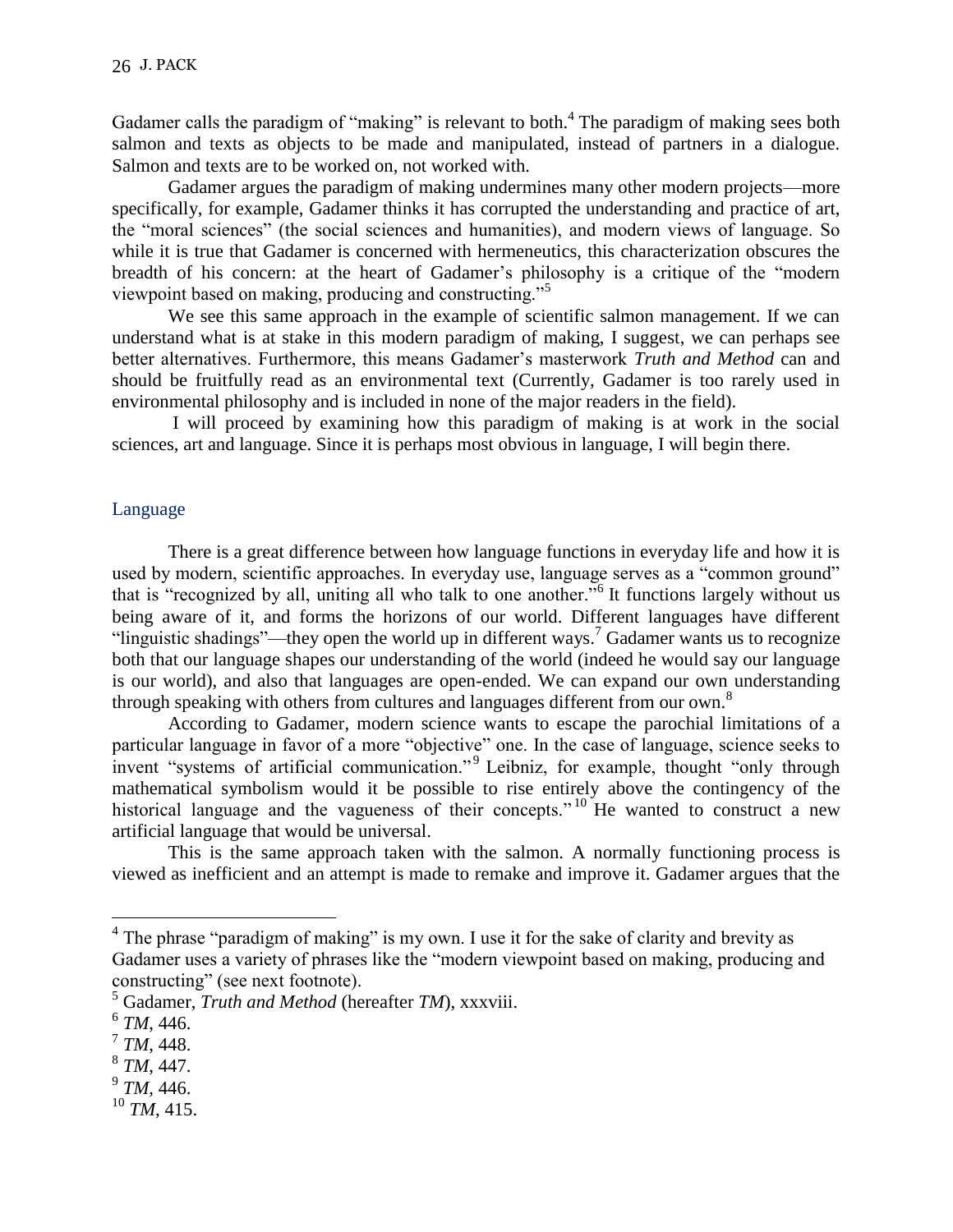point of so doing is to turn things into objects that are "absolutely available" to human use.<sup>11</sup> He argues that in the normal usage of language things are not entirely transparent to us. We do not understand all of the variables, the shades of potential meanings, and the unsaid in what we say. The attempt to create an artificial language seeks to make everything "intelligible" and thus available as a resource for human appropriation.<sup>12</sup>

For Gadamer this artificial approach is an "act of violence against language." It replaces a living, breathing language with an ossified morass of technical terms. It is "impotent pedantry."<sup>13</sup> Against the intention of the creators of artificial languages, Gadamer thinks "knowledge acquired through these symbols is not clear and distinct" but "blind."<sup>14</sup>

Proponents of artificial languages might respond that such languages do work for their purpose, and Gadamer might not entirely disagree with them. He thinks they *can* work, but only in a warped and distorting fashion. And that is why they are so dangerous. He proposes that such efforts might turn us into a "total technocracy."<sup>15</sup> I will return to this point later.

While Gadamer recognizes and worries this artificial approach *can* work, albeit in a reductive and distorting fashion, it often does not do even that. We have seen this with the salmon. As *Salmon: Running the Gauntlet* shows, efforts to artificially reproduce salmon have failed. In a society driven by the paradigm of making, however, the likely response to these failures to artificially remake salmon is to artificially remake salmon "better". Instead of critically examining the paradigm at work, technocrats have redoubled their efforts to remake salmon. But Gadamer will claim there are good reasons to examine the paradigm of making itself, and this can be seen in what he calls the moral sciences (the social sciences and humanities).

# The Moral Sciences

The natural sciences have succeeded magnificently in many ways, so it is not surprising that the moral sciences have attempted to imitate the scientific method. For Gadamer, however, this is a mistake. What makes scientific method so tempting is that it claims to be able to escape tradition and achieve a kind of objectivity. For Gadamer, this can be seen in Enlightenment thinkers who denigrated tradition as arbitrary and even malicious. These Enlightenment thinkers rejected the status quo and sought to remake society. Gadamer regards them as well-intentioned, but distrusts their method. He recognizes "the methodological spirit of science permeates everywhere" and contributes to "the growing rationalization of society and the scientific techniques of administering it."<sup>16</sup> But he does not think it can escape prejudice as it claims.

For Gadamer, the distinction between objective method and prejudiced tradition is naïve. <sup>17</sup> It tends to paint tradition as monolithic and inflexible, when in truth tradition is multifarious and open--ended.<sup>18</sup> It also ignores the universality of language. The scientific

- <sup>13</sup> *TM*, 415.
- $14$  *TM*, 416.
- <sup>15</sup> *TM*, xxxvii.
- <sup>16</sup> *TM*, xxix.
- <sup>17</sup> *TM*, 270.
- <sup>18</sup> *TM*, 447.

 $11$  *TM*, 414.

<sup>12</sup> *TM*, 413.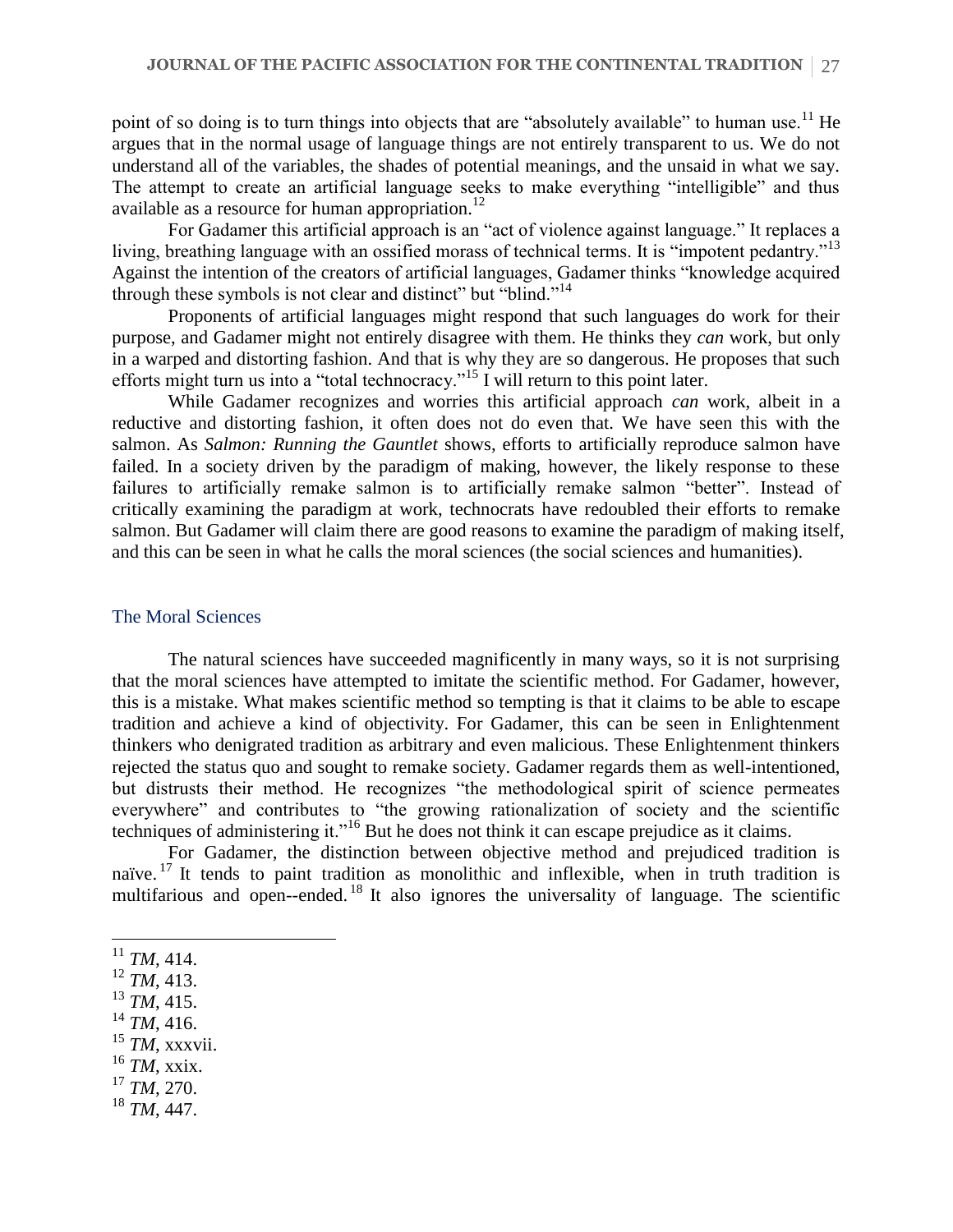method seeks, like one of its key modern advocates, Descartes, to start anew with no presuppositions, to advance forward with only that which is clear and distinct. Descartes can try and imagine some radically new beginning, but language, the medium of his imagination, never disappears. Language inevitably gives us certain prejudices. It shapes us in ways we cannot comprehend. If we could somehow truly become a blank slate, we would have nothing to say and would experience nothing. It is only through language that we are able to experience anything at all. To wish it away is to wish away the conditions for the possibility of understanding anything. We cannot push the reset button on language.

This means that no matter how much we try for objectivity, language will always have influence. Gadamer explores this further in an essay called "On the Scope and Function of Hermeneutical Reflection." Here he points out that science claims to be able to avoid rhetoric through abstract mathematical calculation, but when it descends from those lofty heights it still has to communicate in a language that the rest of us can understand. Furthermore, it has to do so with rhetorical persuasion.<sup>19</sup> Thus not only does science start from within prejudiced language, it has to finish with prejudiced language as well.

The solution, for Gadamer, is simple and limits scientific pretensions. We must recognize the positive and enabling character of language.<sup>20</sup> We must avoid seeing language and tradition as inflexible, monolithic, prejudicial frustrations and come to see them as open-ended and enabling sources of judgments. We must recognize these prejudices and take them into account in our studies, because to pretend they do not exist or that scientific methods can allow us to completely escape this conundrum will merely result in these prejudices working in the background. In short, it is easier to recognize and acknowledge bias than to try and abstract away from it through some set methodology. Gadamer calls an approach that recognizes the role of tradition and language "historically effected consciousness."<sup>21</sup>

Stated in these terms, this may seem like a task that is only relevant to the social sciences and humanities, but the case of the salmon shows that it is relevant to "hard" sciences also. Salmon evolved in free-flowing rivers, but humans have dammed and straightened many of these rivers for practical and aesthetic purposes. Humans have sought to save the salmon, but without returning to the original conditions that salmon need to survive. Instead, through scientific ingenuity, we have tried to find ways to make salmon survive in inhospitable, but humanfriendly, conditions (building fish ladders, mass producing fish, and so forth). *Salmon: Running the Gauntlet* argues this is out of touch with the salmon as complex animals and doesn't harmonize with how they have evolved. Here both object (salmon) and the world of the object (the natural environment of the salmon) are being remade.

This brings us to the third example of the paradigm of making. We have now seen from the examples of language and the moral sciences that scientific method starts from a paradigm of making that rejects tradition and language in an attempt to artificially remake them. We can also learn from changes in the understanding of art since the rise of the scientific method.

<sup>19</sup> Gadamer, *Philosophical Hermeneutics*, 24.

<sup>20</sup> *TM*, 269.

<sup>21</sup> *TM*, 300.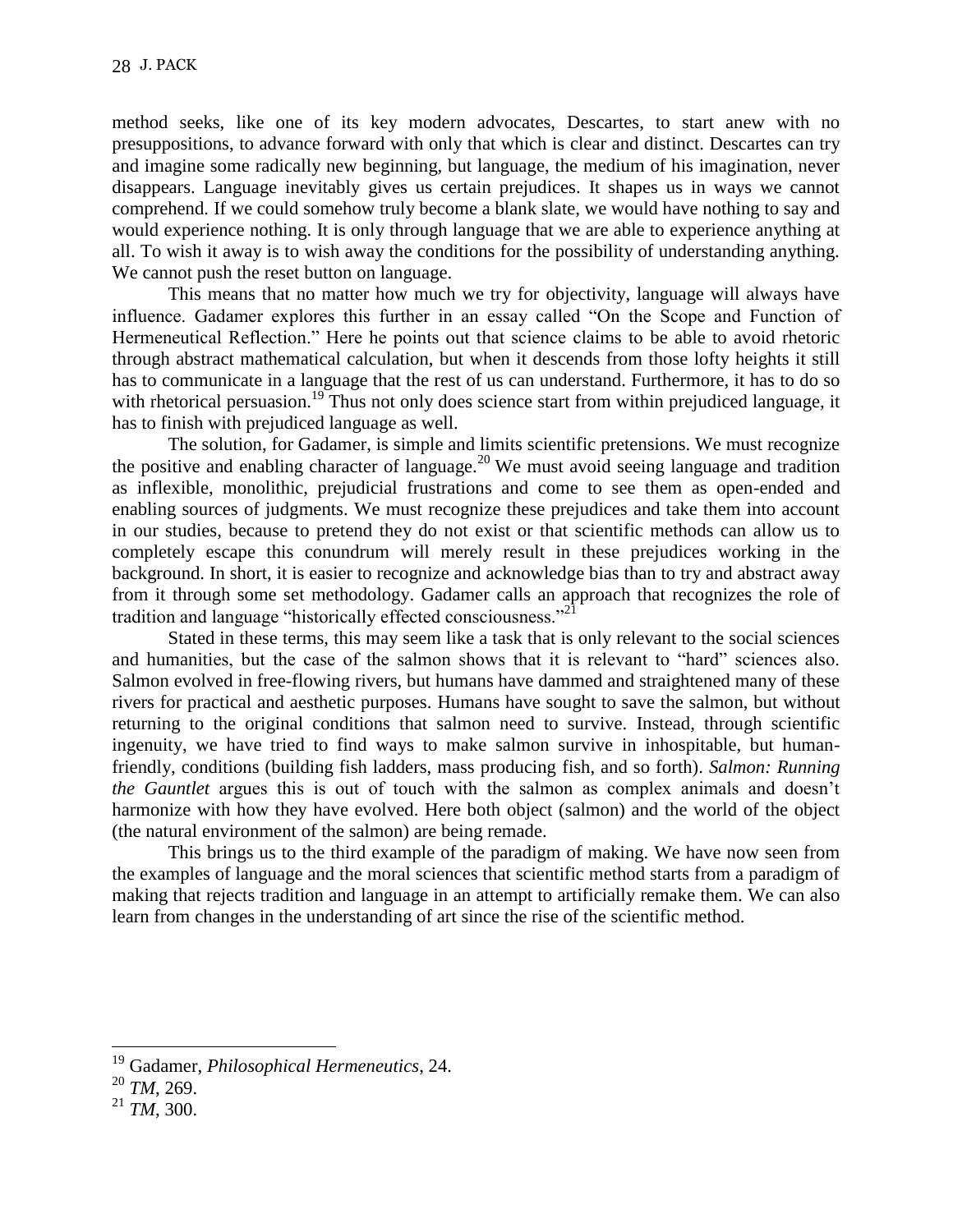The broad claim Gadamer makes at the outset of *Truth and Method* is that we must explore "the experience of truth that transcends the domain of scientific method."<sup>22</sup> But the "dominance of modern science" means that the sort of questioning Gadamer wants to follow does "not appear legitimate."<sup>23</sup> From the outset, science and the scientific method are taken for granted as *the* standard. Other means of accessing truth are mistaken as inferior and forced to give way to method. But, again, Gadamer thinks this is a great mistake. Not only does he think that there are other legitimate ways of learning truth besides the scientific method, he also thinks that other forms of knowing are better and "truer" in certain spheres.

He thinks this is especially clear with art, which is the reason Gadamer begins *Truth and Method* with art. "The experience of art," he says, "is the most insistent admonition to scientific consciousness to acknowledge its own limits."<sup>24</sup> On the one hand this seems fairly intuitive, since art often tends to get treated as the opposite of science, the subjective far pole from objective science. But Gadamer thinks when art is treated this way, as a subjective matter of individual preference, it has already been distorted. The true experience of a work of art is simply not a subjective experience and Gadamer suggests this common contemporary understanding of art is a result of the subjectivization of art carried out by Kant.

The contrast Gadamer wants to draw is between an alienated experience of art that separates the subject from the artwork and the experience of an "event" in which there is no such alienated separation between the subject and the artwork.<sup>25</sup> The former, he thinks, is a result of Kantian metaphysics, which radically separates the object from the subject. It leads to a kind of approach to art that is abstract and free of context–instead of experiencing a work of art from within a tradition with determinate meanings, it places the emphasis on the preferences of the subject.<sup>26</sup>

For Gadamer, this subjectivistic approach to art is wholly inadequate. Despite its hold on popular understanding, it does not do justice to the experience of art. A more phenomenologically sensitive analysis reveals that when art is truly experienced in its fullness it is experienced as an event into which one is completely drawn. In such an event, there is no alienation of subject and object, but rather a unity in which the work of art functions as a kind of world revelation.<sup>27</sup>

By contrasting the more phenomenologically accurate description of the experience of art with the common subjectivist understanding. Gadamer intends to show the ethical and epistemological implications of taking science as the primary or only way of knowing. Gadamer thinks this objectifying approach of science problematically and often unethically treats the thing studied as an object to be dominated. This warps the understanding of art and ethically compromises many efforts in the social sciences.

It has ethical and epistemological implications for the hard sciences too, as in the case of the salmon. While the researchers in *Salmon: Running the Gauntlet* are clearly interested in the survival of the salmon as a species, the salmon are still treated as an object to be controlled,

Art

- <sup>23</sup> *TM*, xxi.
- <sup>24</sup> *TM*, xxiii.
- <sup>25</sup> *TM*, 97.
- <sup>26</sup> *TM*, 85.
- <sup>27</sup> *TM*, 99.

 $\overline{a}$ <sup>22</sup> *TM*, xxii.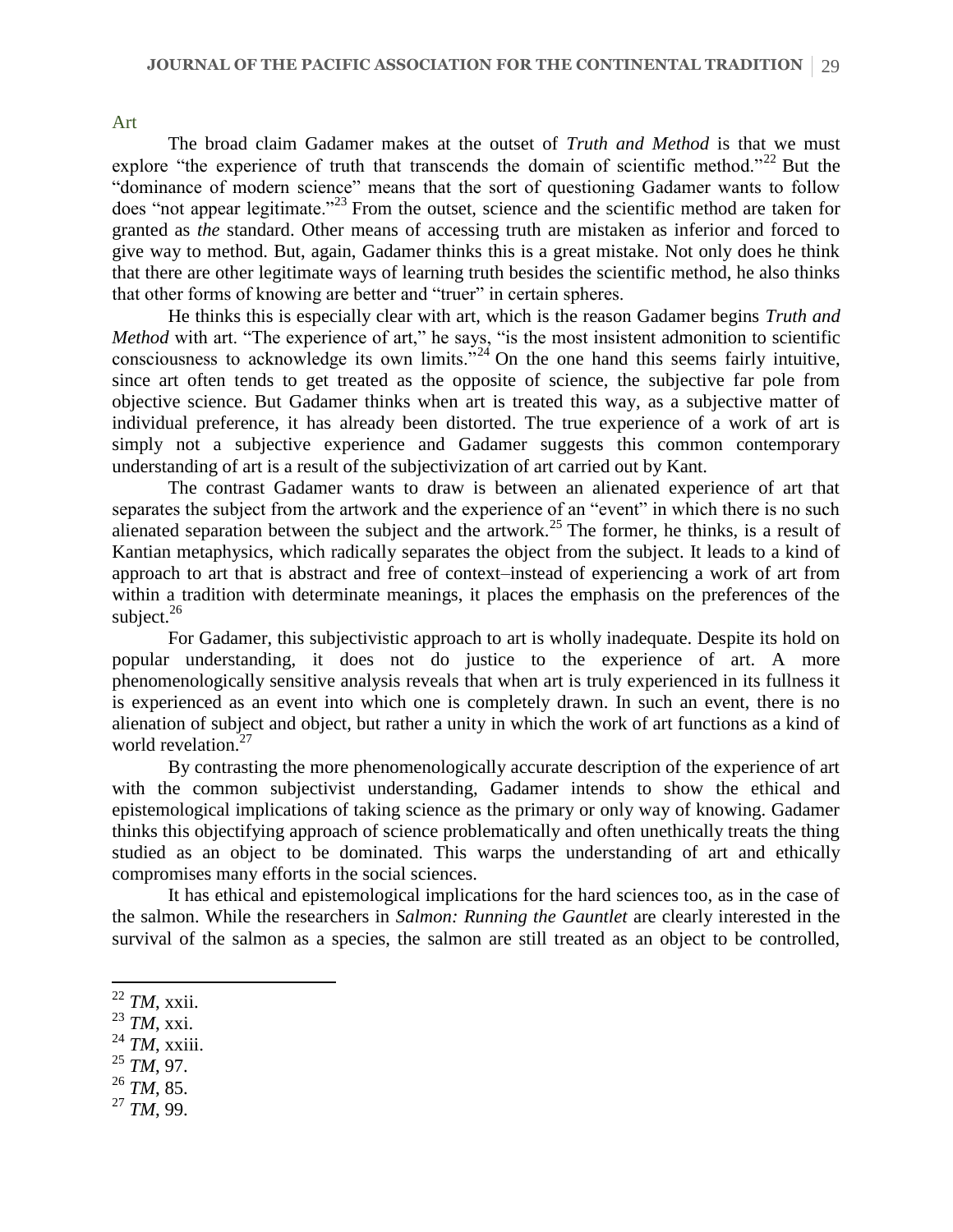directed and remade. Just as seeing a person as an abstract object misses what it is to be human, so too, treating the salmon as an object obscures the salmon.

On the epistemological level, Gadamer suggests an approach that is more like a conversation (which requires listening and back-and-forth) than a subject that observes an object. As odd as it sounds in a tradition now accustomed to the subject position of humans and the object positions of non-humans, we should talk to and listen to the salmon.

### Gadamer's Critique of Science

Gadamer's critique of science and its application to the salmon is relevant to broader environmental studies. We have seen that Gadamer is concerned about the abstraction, rejection of tradition, and alienation implicit in scientific practice. We have also seen that these are components of the paradigm of making. Gadamer is quite clear on what is at stake: "Modern theory is a tool of construction by means of which we gather experiences together in a unified way and make it possible to dominate them."<sup>28</sup>

Against the paradigm of making that aims at domination, Gadamer wants to promote a paradigm of conversation that preserves the "dignity of the thing" and language.<sup>29</sup> But to fully understand this critique of the paradigm of making requires understanding how the paradigm relies on a "deficient mode of being."<sup>30</sup>

Gadamer's argument draws on the distinction made by Heidegger in *Being and Time* between the present-at-hand and the ready-to-hand. Heidegger famously uses the example of hammering to describe these two different modes of being. His phenomenological descriptions aim to examine the difference between the normal activity of hammering and how it is interrupted if the hammer were to break. In the normal activity of hammering, Heidegger says the hammer disappears in the sense that we use it without thinking about it. It is like an extension of the arm. Humans go about everyday tasks naturally and without articulating why. Heidegger calls this mode of being "readiness-to-hand."<sup>31</sup> But if the hammer were to break, the smooth functioning of action would be interrupted, causing a switch to a different mode of being that is detached from the activity and the thing being used. It necessarily creates a more distant stance. Heidegger calls this mode of being "presence-at-hand."<sup>32</sup> Importantly, Heidegger argues that the mode of being of "presence-at-hand" is derivative from the mode of being of "readiness-to-hand." The mode of being of "presence-at-hand" only occurs in the breakdown of normal ways of interacting with others and things in the mode of being of "readiness-to-hand."

Gadamer agrees with Heidegger that both Greek theory and modern science have privileged "presence-at-hand" to the degree that they ignored or even forgot "readiness-to-hand." *Truth and Method* could be fruitfully read as an elaboration and exploration of Heidegger's initial criticism of the modern Cartesian mistake in privileging an abstract, alienating mode of being. In agreement, Gadamer claims the "experimental sciences" cannot be followed with the problematic "prejudice originating in the ontology of the present-at-hand as well as in the

 $\overline{a}$ 

<sup>29</sup> *TM*, 456.

<sup>28</sup> *TM*, 454.

<sup>30</sup> *TM*, 455.

<sup>31</sup> Heidegger, *Being and Time*, 98.

 $32$  Ibid., 129.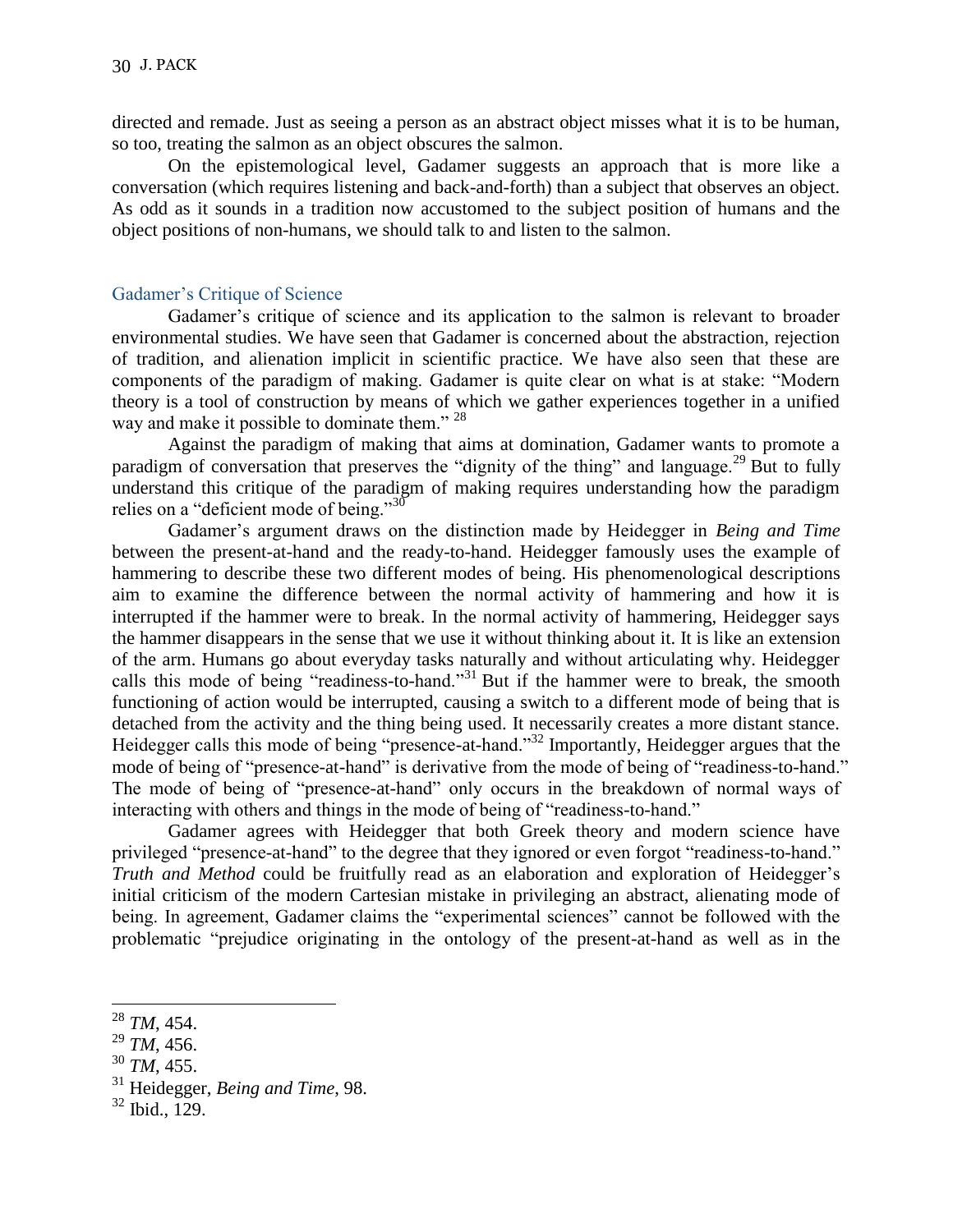concept of objectivity."<sup>33</sup> As we have seen in the case of the salmon, to treat a thing in an abstract, alienated, and tradition-rejecting fashion can lead to distortions in how it is understood. It changes the thing from something to learn from and to work with into something to remake and to manipulate. It treats the thing not as a partner in a conversation, but as an object of interrogation that needs to be refashioned according to human need.

And as Gadamer predicted, the results can be disastrous not only when it fails, but also when it succeeds. Gadamer explores how the hegemonic paradigm of making can disastrously affect humans and the environment in an essay entitled "Theory, Technology, Praxis." He says: "Today…the technical exploitation of natural resources and the artificial transformation of our environment has become so carefully planned and extensive that its consequences endanger the natural cycle of things and bring about irreversible developments on a large scale."<sup>34</sup> It doesn't help that this process goes unhindered and unquestioned because of a "superstitious faith in science which strengthens the technocratic unscrupulousness with which technical know-how spreads without restraint." Gadamer worries this will lead us to a "totalization of technical civilization."<sup>35</sup>

As we can see in these passages, the threat has two parts: first, the paradigm of making itself and, second, the ways that this paradigm becomes so entrenched and natural that it becomes difficult to question, critique, or slow it. Totalized, technical civilization threatens to become an autonomous, thoughtless, ongoing process of remaking.

Here we find that the logic that placed humans as subjects over objects like salmon and the environment has, in the end, subsumed humans also. For example, writing about changes to the field of medicine, Gadamer argues that medical workers traditionally developed practical skills and practical intelligence that allowed them to have their own judgment and autonomy. But technocratic society makes this difficult because "its increasing specialization [has] led to a deluge of information which turns against itself."<sup>36</sup> Practical skills and practical rationality become subsumed in technical bureaucratic rules that attempt to organize the flood of everincreasing information.<sup>37</sup> Doctors and nurses are asked to use routinized procedures to streamline, normalize and regulate the field. In the end the paradigm of making leaves both humans and the environment without dignity, as mere objects to be remade and manipulated.

#### **Part 2: Developing an Environmental Hermeneutic**

Considering his standing as the leading figure of modern hermeneutics, it might be expected that Gadamer would only be relevant to literature. But as we have seen, his concerns about the growth and spread of the modern technocratic paradigm of making, the warped understanding of and relationship to language, the moral sciences, and art it engenders, and the radical changes it has brought in how we relate to the natural world and other humans have a wide application. Thus, while he is often writing about literature, art or medical practices, these efforts are attempting to articulate and critique a modern paradigm of making that drives a great

- $35$  Ibid., 7.
- <sup>36</sup> Ibid, 8.
- $37$  Ibid, 17.

<sup>33</sup> *TM*, 456.

<sup>&</sup>lt;sup>34</sup> Gadamer, Hans Georg. "Theory, Technology, Praxis," 7.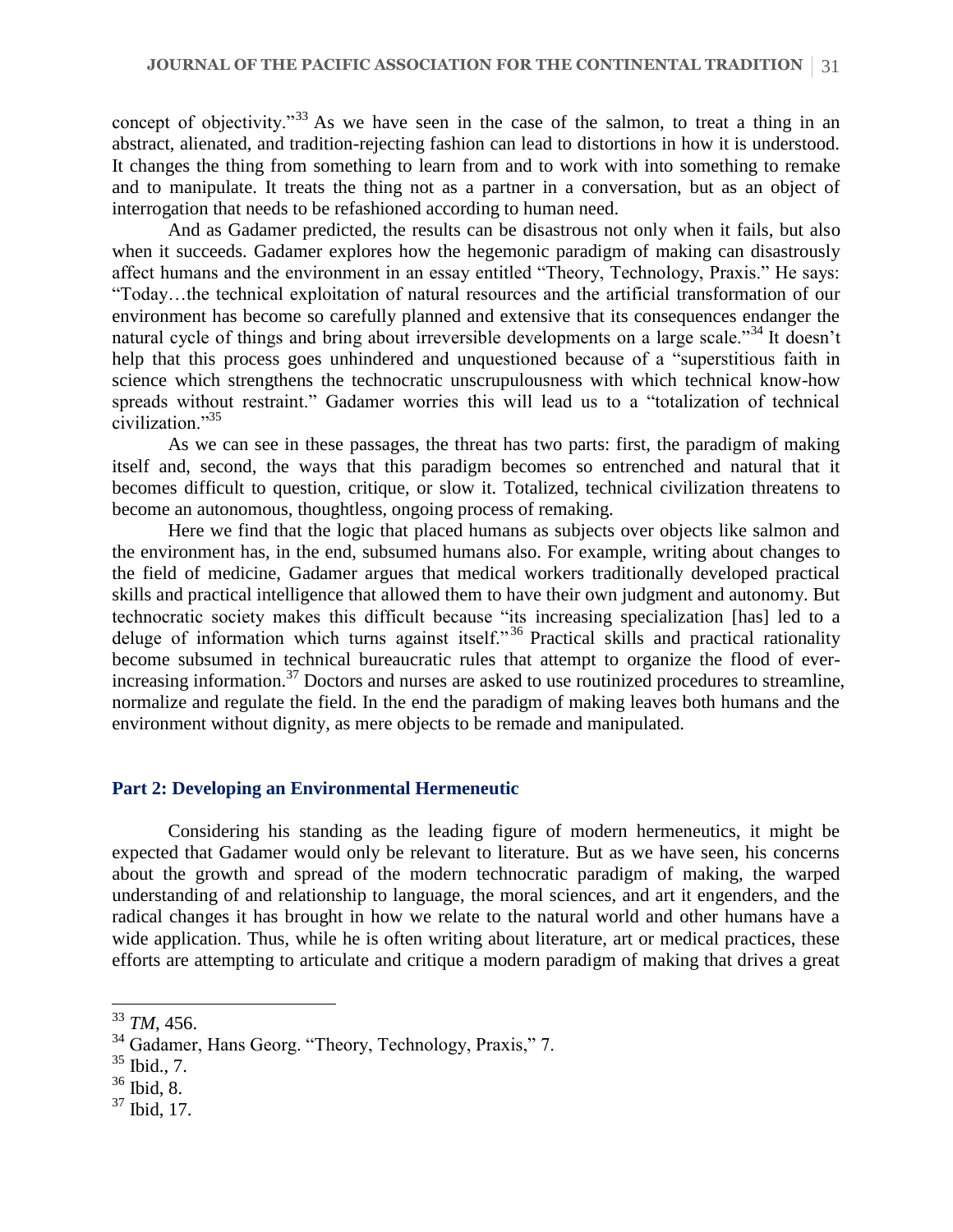deal of the technocratic managerial attitude towards nature. In this sense Gadamer can be read as an important environmental voice.

# Environmental Hermeneutics: Talking to Fish

So what alternatives are there to this paradigm? How can Western scientists and observers turn away from treating fish as objects to be made and remade and towards treating them as partners in an ongoing dialogue? It is important to note that Gadamer is a Western thinker writing to a Western audience that he thinks is so immersed in the paradigm of making that it appears natural to them and tends to go largely unquestioned. In fact there are other cultures that do not share this paradigm and some of these cultures regularly communicate with fish and non-human life in a much more dialogical fashion. Not surprisingly, these cultures— Native American cultures in particular—have been exciting to Western environmentalist thinkers seeking to reconsider and change Western relationships with nonhuman life.

Native American thinkers like Vine Deloria, Jr. and Daniel Wildcat portray Native American cultures as sharing ontological assumptions about animals and plants that treat them as the older siblings of humans, as family rather than resources.<sup>38</sup> As older siblings, they merit close observation and respect.<sup>39</sup> Of course if non-human life is treated as family, this implies the necessity of radically different ethical relations to the natural world. From the perspective of an environmentalist looking to overcome the technocratic paradigm of making, non-Western cultures may be an important resource—something to turn to and learn from. <sup>40</sup> David Abram, for example, begins his environmental work *The Spell of the Sensuous* with a story of his awakening to the natural world in Indonesia.<sup>41</sup>

Critics have pointed out that this can lead to a kind of raiding of non-Western traditions in a frantic search for alternatives. <sup>42</sup> These other cultures, somewhat ironically, may find themselves being treated as resources at the disposal of desperate Western thinkers. These criticisms raise important questions about the relationships between environmentalist thinkers and non-Western cultures, but I do not think they should preclude genuine, respectful learning. Vine Deloria, Jr and Daniel Wildcat may not appreciate being used as resources for environmentally-minded academics to improve their CVs, but it is clear they would like to see the Western tradition change how it relates to nature.

What exactly the effort to dialogue and interact ethically with the non-human world entails, then, depends on the cultural background of those involved. For a Western thinker acculturated into the paradigm of making it involves two parts: the first, which has been the primary focus of this paper, is (1) articulating, criticizing and disrupting the paradigm of making. Only when we are appropriately vigilant about the paradigm of making can we begin to engage in the second part, (2) dialoguing with the world in a hermeneutically sensitive way.

How can we resist the technocratic paradigm of making when it is now so pervasive and "natural" among Western thinkers? I will attempt to give a preliminary indication of what it

<sup>38</sup> Vine Deloria, Jr., and Daniel Wildcat. *Power and Place.*

 $39$  Ibid.

 $40$  Devall, "The Deep Ecology Movement."

<sup>41</sup> Abram, David. *The Spell of the Sensuous*. (New York, NY: Vintage Books, 1997).

<sup>&</sup>lt;sup>42</sup> Sturgeon, "Naturalizing Race.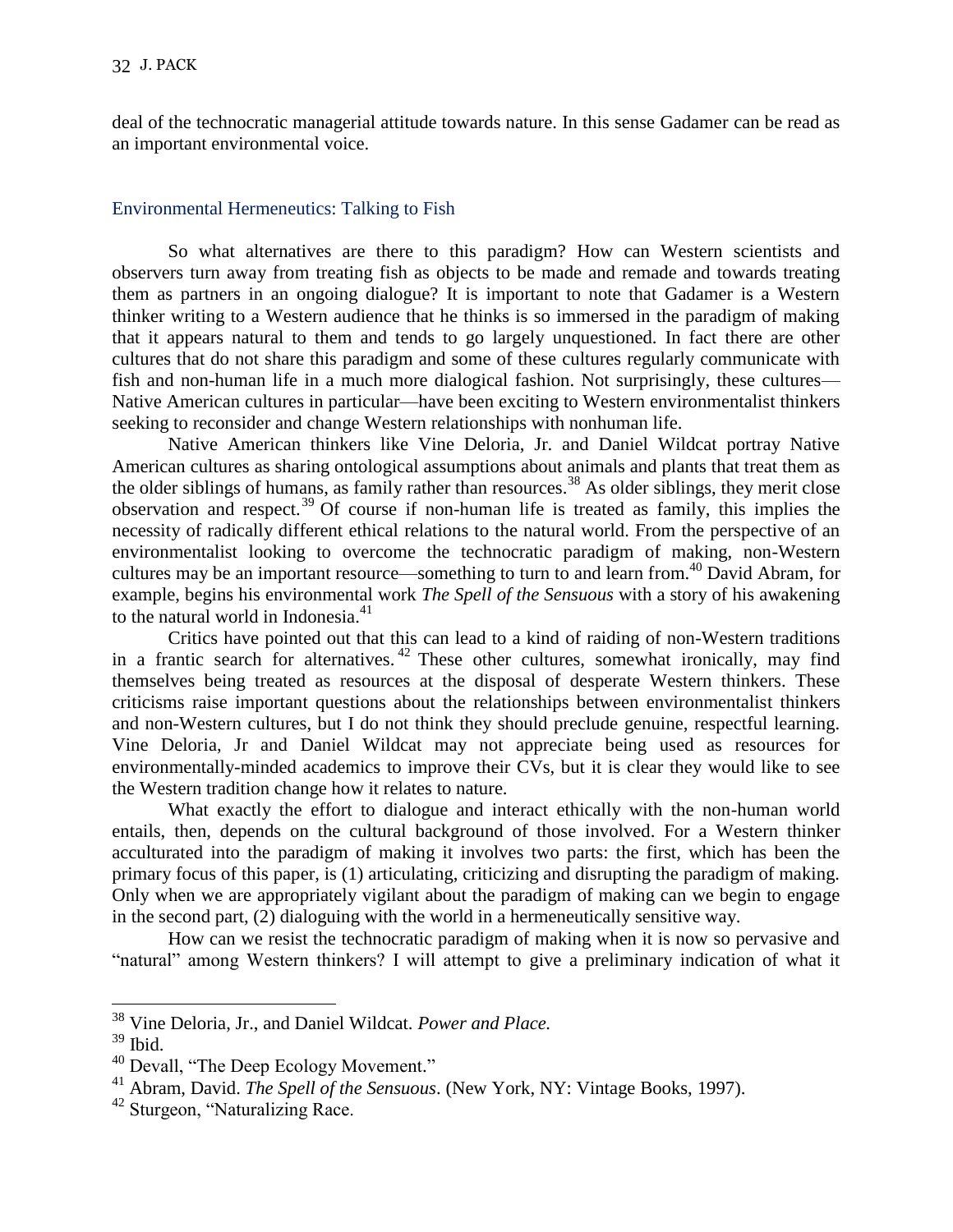might look like. The first thing to point out of course is that this question itself risks being reinscribed back into the logic of making: Not working? How can we *make* it work better? The paradigm of making can impede even asking the correct questions or following through with the ramifications of a dialogical approach. The scientists in the film *Salmon: Running the Gauntlet*, for example, are shown as highly knowledgeable experts about salmon. The problem is not that they do not understand the need of salmon fry for undammed river with adequate water flow, but that the paradigm of making convinces them they can circumvent these needs: making more salmon, picking up the fry and transporting them in boats when needed, etc. These scientists interact with fish. They know what they need. And yet they tend to treat them as fungible objects to be remade in ways that are convenient for humans.

This sort of problem has led some environmentalists to seek to abandon the "cycle of making" itself and cease the never-ending attempts to fix what we disturbed in our last attempt to fix.<sup>43</sup> Others have focused on the question of speed and called for the need to go slower.<sup> $44$ </sup> A slower, more thoughtful approach does seem to fit with Gadamer's hermeneutics and certainly he wants to question the endless "cycle of making." What he does not want to do is introduce hermeneutics as a new method in itself. The title *Truth and Method* is meant to draw attention to truths, like the truths of art, that go beyond scientific and other forms of method. *Since method can close us off to certain forms of knowing and truth, Gadamer is not seeking a new one*. He recognizes that many different forms of study and practices may be relevant depending on a variety of factors. As such, instead of setting up a new method, Gadamer approaches the issue at the level of rationalities and contrasts practical and political rationality from technical and/or scientific rationality. As we will see, this is meant to allow for many different ways of dialoging with our world.

Richard Bernstein correctly presents a key passage from Gadamer that both illustrates the problem and indicates the direction of Gadamer's solution:

In my own eyes, the great merit of Aristotle was that he anticipated the impasse of our scientific culture by his description of the structure of practical reason as distinct from theoretical knowledge and technical skill…The problem of our society is that the longing of the citizenry for orientation and normative patterns invests the expert with an exaggerated authority. Modern society expects him to provide a substitute for past moral and political orientations.<sup>45</sup>

But, Gadamer thinks, in our modern technocracy there is very little space for nontechnical rationality. The result is more technical manipulation—more of the endless cycle of making. Gadamer continues:

I think, then, that the chief task of philosophy is to justify this way of reason [the non-technical practical reason] and to defend practical and political reason against the domination of technology based on science. This is the point of philosophical hermeneutic. It corrects the peculiar falsehood of modern consciousness: the idolatry of scientific method and the anonymous authority sciences and it

 $43$  Mathews, "Letting the World Grow Old."

<sup>44</sup> Honore, *In Praise of Slowness*.

<sup>45</sup> Quoted in Bernstein, *Beyond Objectivism and Relativism*, 39.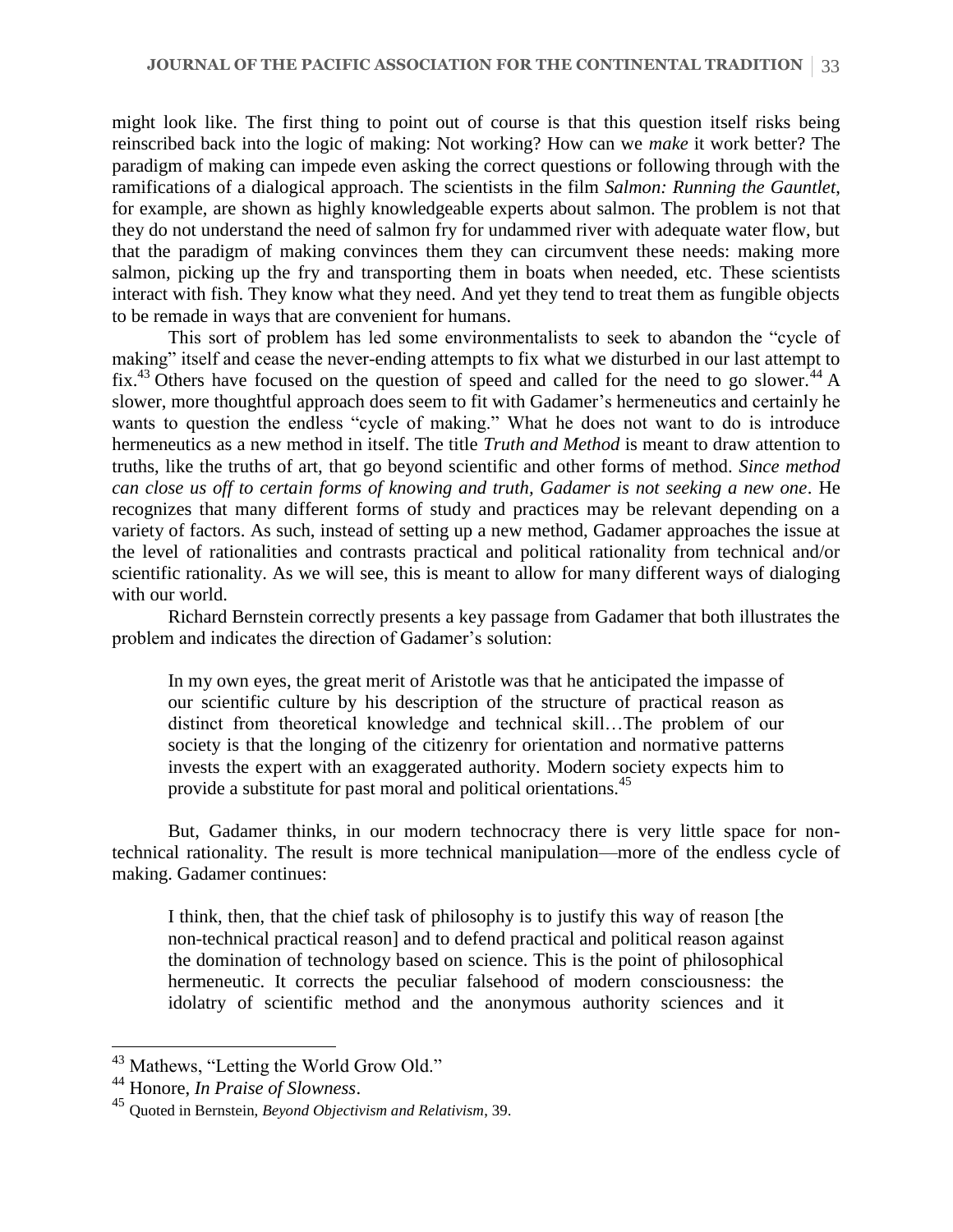vindicates again the noblest task of the citizen—decision making according to one's own responsibility—instead of conceding that task to the expert. In that respect, hermeneutic philosophy is the heir of the older tradition of practical philosophy.<sup>46</sup>

Where does this leave us? Near the end of the text, Gadamer clarifies what he has been doing:

Our starting point is that verbally constituted experience of the world expresses not what is present-at-hand, that which is calculated or measured, but what exists, what man recognizes as existent and significant. The process of understanding practiced in the moral sciences can recognize itself in this—and not in the methodological ideal of rational construction that dominates modern mathematically based natural science.<sup>47</sup>

Gadamer is arguing that we need to turn away from our idolization of scientific method towards approaches that can recognize tradition and avoid both alienation and excessive abstraction. This is not to say science should be avoided, but that we should recognize its limits. Often the place to begin is not in the "present-at-hand" of interrupted life, but in the "ready-tohand" of lived life and this will requires sensitivity to what approach fits best relative to the particular context we are studying. Most importantly, we need to be very cautious about the paradigm of making, which ultimately seeks to dominate things.

If we are sufficiently vigilant about the critical task of resisting the paradigm of making, we can attempt the kind of hermeneutical dialogue that Gadamer encourages. There is no single method for this. Indeed, the history of environmental thought, environmental philosophy, and different movements like ecocriticism, deep ecology, ecofeminism, etc. provide an important record of successes and failures to dialogue with the non-human world and offer many different suggestions for how to do so.<sup>48</sup> The appropriate approach may vary greatly depending on context. Briefly, with regard to salmon and fish, I want to offer a few examples of what this might look like.

(1) As we have already seen, some cultures have traditions in which they dialogue with non-human creatures regularly. Not surprisingly, environmental thinkers have often turned to these traditions in an effort to learn what this entails. Sometimes this sort of approach is anthropological. Sometimes, as in the case of Vine Deloria, Jr and Daniel Wildcat, it is a matter of listening and learning from those who belong to such cultures. I will not go over this in detail here, as it would be better for those who are interested to look to these writers themselves.<sup>49</sup>

We can also attempt to step away from the paradigm of making by (2) engaging in practices that encourage us to develop mastery and practical judgement and also through (3) art.

(2) As mentioned earlier with regard to medical practice, Gadamer thinks that previous to recent hyper-specialization and bureaucratization, doctors and nurses relied on the skills of

 $46$  Ibid, 40.

<sup>47</sup> *TM*, 456.

<sup>&</sup>lt;sup>48</sup> These are rich and complex traditions, each of which has its own reader available. A general introduction can be found in something like: Zimmerman, et al. *Environmental Philosophy*.

<sup>49</sup> Deloria Jr. and Wildcat offer many recommendations for further reading in *Power and Place*.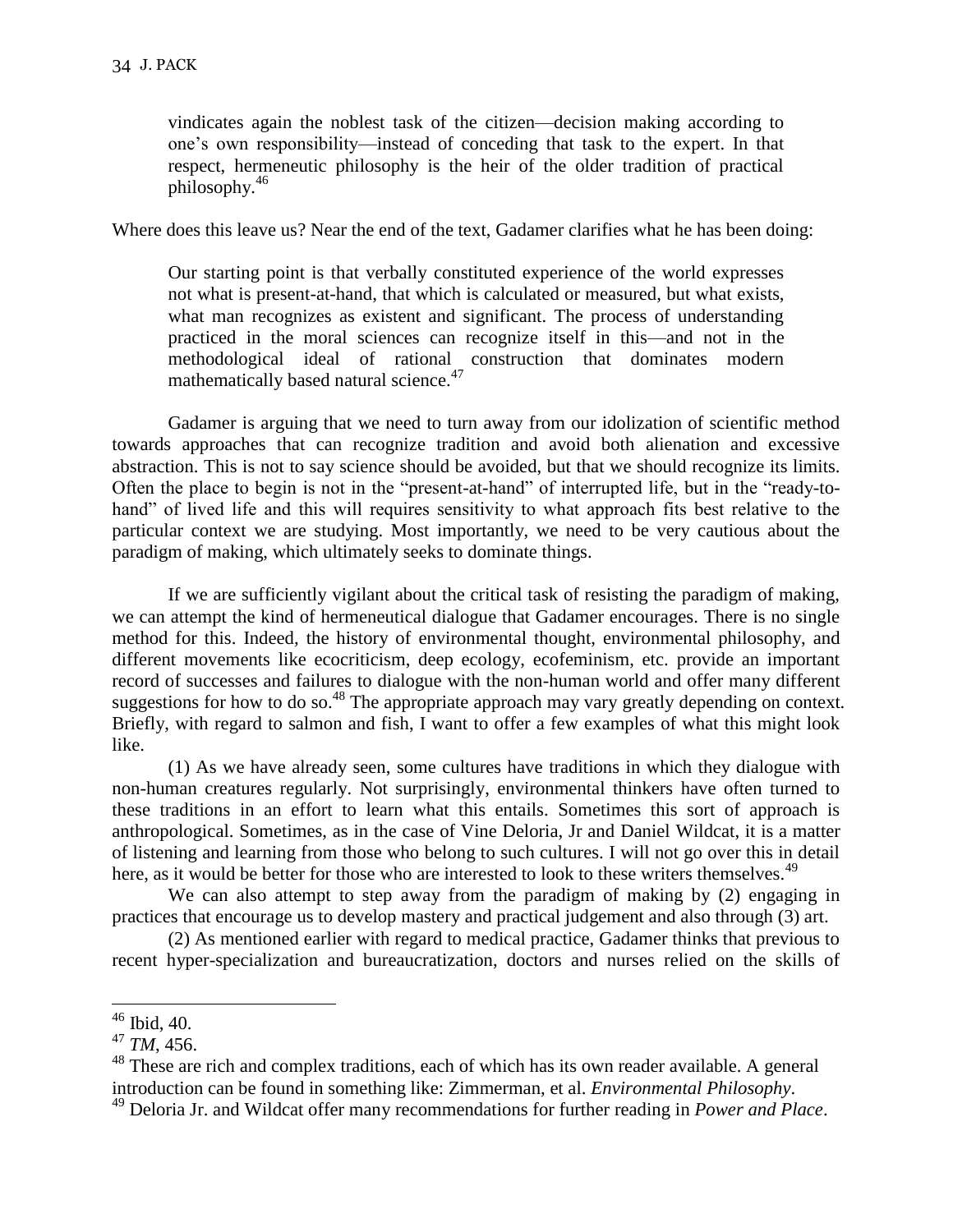practical judgement that develop over time and in specific settings. This sort of practical judgment or practical rationality has been elaborated and theorized both in general and specific settings by thinkers like Pierre Bourdieu, Hubert Dreyfus and his students—like Patricia Benner, who has done so with regard to nursing practices (in a way, I think, that would be approved by Gadamer). $50$ 

This topic has also been wonderfully illustrated in the recent film *Being in the World* by Tao Rusopoli, which shows masters of particular crafts at work in their media. The film shows how, for example, a master guitarist experiences his or her guitar not as an object to be mastered, but as a partner in the mutual, joyous act of playing music. This is a completely different way of relating to a thing than the paradigm of making. A master carpenter, as another example, knows each type of wood, how to read the grains of the wood, how each wood responds to the touch and actions of the carpenter, etc. In such a setting, it may seem not so strange to speak of the carpenter conversing with the wood or the guitarist being one with the guitar. The objective gaze of science, on the other hand, does not access the world in this fashion. Gadamer calls this difference the deficit mode of being of scientific study.<sup>51</sup> Helping the salmon may require multiple ways of interacting: dancing, conversing with and loving them in a way that is common for master practitioners. However these approaches are often dismissed in the paradigm of making as not systematic or scientific enough. If we want to observe and learn from such practices, we should approach individuals who have obtained such mastery—in the case of salmon and other fish, fishermen.

(3) Finally, we may dialogue with salmon through art. While poetry is a useful medium for this kind of approach,<sup>52</sup> film, in particular, is promising. Since it is not the purpose of *Salmon*: *Running the Gauntlet* to engage in the positive task of talking with fish, but rather to critique the paradigm of making that prevents or destroys such conversation, it does not serve as a good example of this. A better example is another PBS documentary entitled *The Mystery of Eels*.

*The Mystery of Eels* presents the journey of writer James Prosek to understand eels. What makes it a good example of dialoguing with eels instead of studying (and objectifying) them is that Prosek takes an almost reverential approach. The film describes itself as exploring the "mysterious world of the eel."<sup>53</sup> Prosek begins with his childhood experience of finding eels in streams and being fascinated with them. The film then moves through various perspectives on eels: eel farmers in the northeastern US, Japanese scientists and sushi consumers in Japan, efforts to revitalize the eels in New Zealand where they are revered by the Maori, and Prosek's own personal art, done with and about eels. The tone of the film is one of wonder, curiosity and fascination. As a result, the eels come across not as objects to be made and remade (even though this might be the desire of eel farmers or sushi restauranteurs), but as somewhat distant interlocutors that we never fully understand. Prosek respects the eels and talks with and about them throughout the film in a way that preserves their autonomy and integrity. They are too special and too fascinating to be treated as a fungible consumer good. As a result of the careful sensibilities Prosek brings to the film, it serves as a good example of how to dialogue with fish in

<sup>50</sup> Benner and Wrubel, *The Primacy of Caring*.

<sup>&</sup>lt;sup>51</sup> See the section on Gadamer's critique of science above.

 $52$  Roche, "Salmon Suite," 93-97. Another interesting approach that combines non-Western

thought with poetry is Gloria Anzaldua's explorations of "mestiza consciousness" and her poetry. See Anzaldua, *Borderlands/La Frontera*.

<sup>53</sup> http://www.pbs.org/wnet/nature/the-mystery-of-eels-video-full-episode/8251/. Accessed 2017.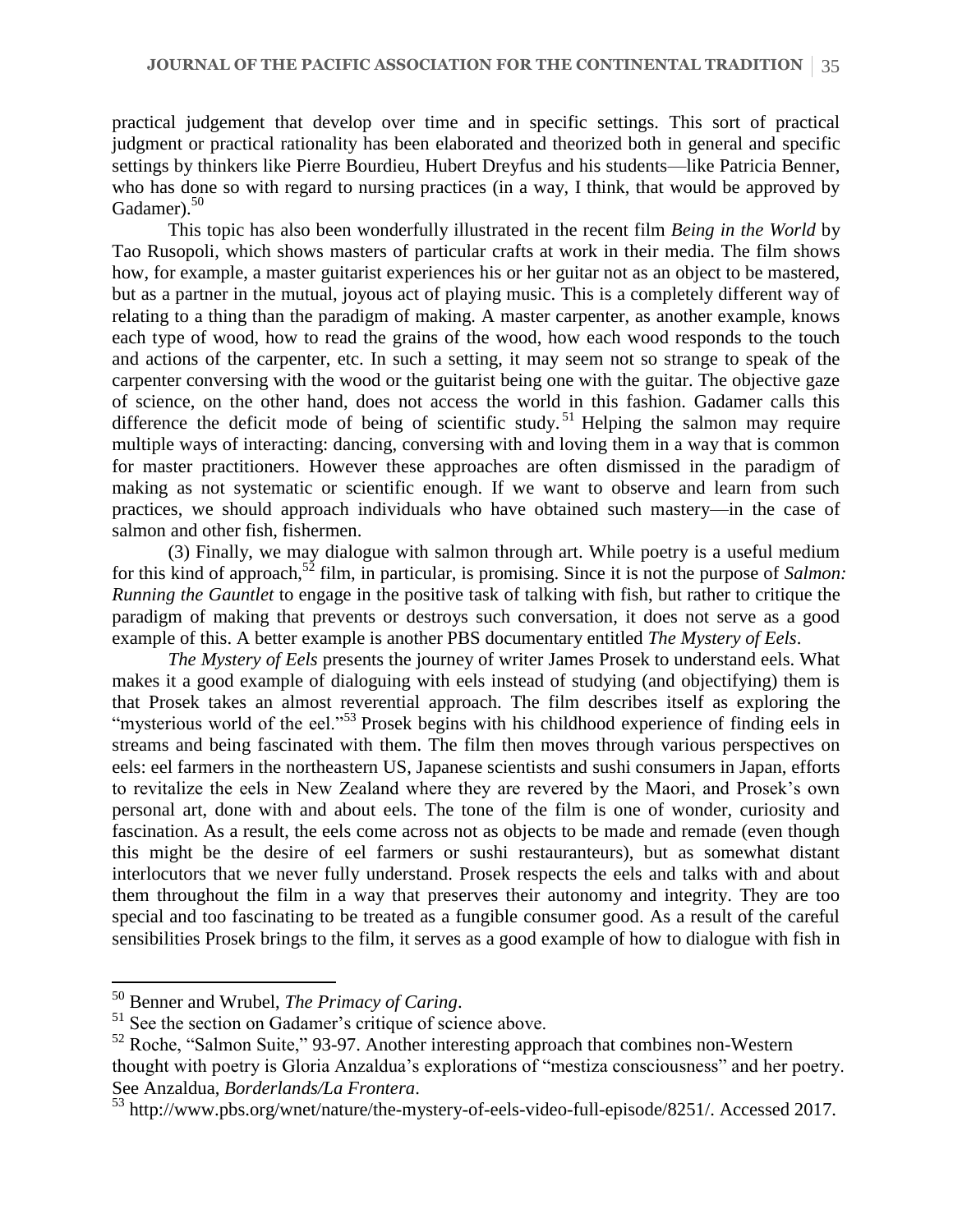a way that resists the technocratic paradigm of making and serves as a good example of an environmental hermeneutic.

Learning from traditions that have resisted or fall outside of the paradigm of making, mastery and practical judgment that arise from experience, and art like poetry and film are all different ways of relating to fish. If done well they can each bring us into a better relation with the fish and the natural world they inhabit; one that resists seeing them as a fungible object to be made and remade.

## **Conclusions**

The example of the salmon is a stunning and frustrating example of the flaws in the paradigm of making. There are many more examples, especially in the social sciences. Anthropologist James C. Scott has documented similar situations with human cultures in *Seeing*  Like a State.<sup>54</sup> He and other social thinkers like Bent Flyvberg have also argued, in agreement with Gadamer and Dreyfus, in favor of an alternative practical rationality.<sup>55</sup>

The literature on practical rationality in this sense is lengthy. It traces its original articulation to Aristotle's *phronesis* and then shows how the Western philosophical tradition has often completely forgotten this fundamental aspect of human existence and its implications.<sup>56</sup> For Gadamer, it is some version of *phronesis* or practical judgment that offers an approach that is broader than the scientific method and that Gadamer hopes will preserve the dignity of things and promote a paradigm of conversation instead of a paradigm of making aimed at domination. James Risser calls it "the key to the entire project."<sup>57</sup>

My purpose in this paper however is not to articulate Gadamer's theory of practical rationality (in which he distinguishes different types), but to focus on the problematic paradigm of making. The problems caused by the paradigm of making point to the necessity of reexamining the pretensions of science and the importance of practical rationality. If I am correct that the attempt to artificially produce salmon is a particularly poignant example of the paradigm of making that Gadamer seeks to analyze in *Truth and Method*, then perhaps seeking a more dialogical approach would help the salmon, as well as the humans who rely on them. Reading Gadamer this way shines light on the problems that pervade our attempts to improve the world around us. With this in mind, Gadamer should be treated not only as a thinker of hermeneutics, but also as a thinker of environmentalism.

<sup>54</sup> Scott, *Seeing Like a State.*

<sup>55</sup> Flyvberg, Bent, *Making the Social Sciences Matter*.

<sup>56</sup> A good introduction to this is: Dunne, *Back to the Rough Ground*.

<sup>57</sup> Risser, *Hermeneutics and the Voice of the Other*, 2.